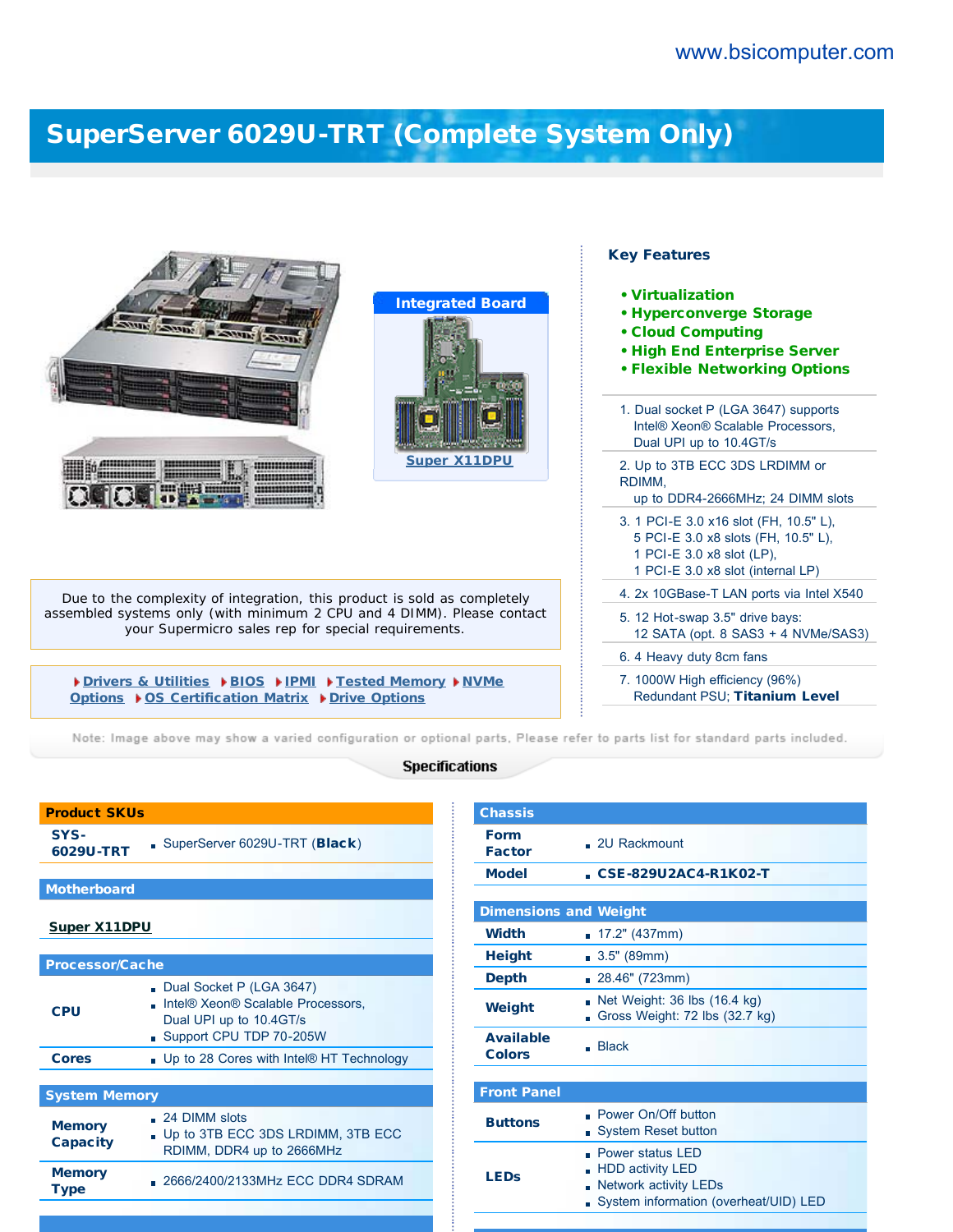| <b>On-Board Devices</b>               |                                                                                                                                      |  |  |
|---------------------------------------|--------------------------------------------------------------------------------------------------------------------------------------|--|--|
| <b>Chipset</b>                        | $\blacksquare$ Intel® C621 chipset                                                                                                   |  |  |
| <b>SATA</b>                           | SATA3 (6Gbps) with RAID 0, 1, 5, 10                                                                                                  |  |  |
| <b>Network</b><br><b>Connectivity</b> | 2 10GBase-T ports via AOC-2UR68-<br>I2XT (Intel X540)                                                                                |  |  |
| <b>IPMI</b>                           | Support for Intelligent Platform<br>Management Interface v.2.0<br>. IPMI 2.0 with virtual media over LAN and<br>KVM-over-LAN support |  |  |
| <b>Graphics</b>                       | ASPEED AST2500 BMC                                                                                                                   |  |  |
|                                       |                                                                                                                                      |  |  |
| Input / Output<br><b>SATA</b>         |                                                                                                                                      |  |  |
| <b>SAS</b>                            | 12 SATA3 (6Gbps) ports                                                                                                               |  |  |
| LAN                                   | 8 SAS3 + 4 SAS3/NVMe support optional<br>m.<br>2 RJ45 10GBase-T Ethernet LAN ports<br>1 RJ45 Dedicated IPMI LAN port                 |  |  |
| <b>USB</b>                            | 3 USB 3.0 ports (2 rear, 1 Type A)<br>Ĥ.                                                                                             |  |  |
| <b>Video</b>                          | 2 VGA ports (1 rear, 1 onboard)                                                                                                      |  |  |
| <b>Serial Port</b><br>/ Header        | 1 Serial header                                                                                                                      |  |  |
| <b>DOM</b>                            | 2 Super <b>DOM</b> (Disk on Module) ports                                                                                            |  |  |
|                                       |                                                                                                                                      |  |  |
| <b>System BIOS</b>                    |                                                                                                                                      |  |  |
| <b>BIOS Type</b>                      | $\blacksquare$ AMI 32Mb SPI Flash ROM                                                                                                |  |  |
| <b>Management</b>                     |                                                                                                                                      |  |  |
| <b>Software</b>                       | Intel® Node Manager<br>$\blacksquare$ IPMI 2.0<br>KVM with dedicated LAN<br><b>NMI</b><br>■ SSM, SPM, SUM<br>SuperDoctor® 5          |  |  |
| <b>Power</b><br><b>Configurations</b> | <b>ACPI Power Management</b>                                                                                                         |  |  |
| <b>PC Health Monitoring</b>           |                                                                                                                                      |  |  |
| <b>CPU</b>                            | Monitors for CPU Cores, Chipset<br>Voltages, Memory.<br>4+1 Phase-switching voltage regulator                                        |  |  |
| <b>FAN</b>                            | Fans with tachometer monitoring<br>Status monitor for speed control<br>Pulse Width Modulated (PWM) fan<br>connectors                 |  |  |
| <b>Temperature</b>                    | Monitoring for CPU and chassis<br>environment<br>Thermal Control for fan connectors                                                  |  |  |
|                                       |                                                                                                                                      |  |  |

| <b>Expansion Slots</b>                      |                                                                                                                                                                                                                                                                                          |
|---------------------------------------------|------------------------------------------------------------------------------------------------------------------------------------------------------------------------------------------------------------------------------------------------------------------------------------------|
| <b>PCI-</b><br><b>Express</b>               | 1 PCI-E 3.0 x16 (FH, 10.5" L)<br>m.<br>5 PCI-E 3.0 x8 (FH, 10.5" L)<br>1 PCI-E 3.0 x8 (LP)<br>1 PCI-E 3.0 x8 (internal LP)<br>(Both CPUs need to be installed for<br>full access to PCI-E slots and<br>onboard controllers. See manual<br>block diagram and AOC Support for<br>details.) |
| <b>Drive Bays</b>                           |                                                                                                                                                                                                                                                                                          |
| Hot-swap                                    | 12 Hot-swap 3.5" drive bays<br>12 SATA3 ports by default;<br>Optional 8 SAS3 + 4 NVMe/SAS3                                                                                                                                                                                               |
| <b>Backplane</b>                            |                                                                                                                                                                                                                                                                                          |
| 2U SAS/SATA backplane                       |                                                                                                                                                                                                                                                                                          |
| <b>System Cooling</b>                       |                                                                                                                                                                                                                                                                                          |
| Fans                                        | 4 Heavy duty 8cm PWM fans                                                                                                                                                                                                                                                                |
| <b>Power Supply</b>                         | 1000W Redundant Power Supplies with PMBus                                                                                                                                                                                                                                                |
| <b>Total</b><br>Output<br><b>Power</b>      | .800W/1000W                                                                                                                                                                                                                                                                              |
| <b>Dimension</b><br>$(W \times H \times L)$ | $-73.5 \times 40 \times 203$ mm                                                                                                                                                                                                                                                          |
| <b>Input</b>                                | 100-127Vac / 9.8 - 7A / 50-60Hz<br>200-240Vac / 7 - 5A / 50-60Hz                                                                                                                                                                                                                         |
| +12V                                        | Max: 66.7A / Min: 0A (100-127Vac)<br>Max: 83A / Min: 0A (200-240Vac)                                                                                                                                                                                                                     |
| 12Vsb                                       | Max: 2.1A / Min: 0A                                                                                                                                                                                                                                                                      |
| <b>Output Type</b>                          | 25 Pairs Gold Finger Connector                                                                                                                                                                                                                                                           |
| <b>Certification</b>                        | JL/cUL/CB/BSMI/CE/CCC<br><b>Titanium Level</b><br>[ Test Report ]                                                                                                                                                                                                                        |
| <b>Operating Environment</b>                |                                                                                                                                                                                                                                                                                          |
| <b>RoHS</b>                                 | <b>RoHS Compliant</b><br>ň                                                                                                                                                                                                                                                               |
| <b>Environmental</b><br>Spec.               | <b>Operating Temperature:</b><br>$10^{\circ}$ C ~ 35°C (50°F ~ 95°F)<br>Non-operating Temperature:<br>-40°C to 60°C (-40°F to 140°F)<br><b>Operating Relative Humidity:</b><br>8% to 90% (non-condensing)<br>Non-operating Relative Humidity:<br>5% to 95% (non-condensing)              |

## **Parts List**

## See Parts List

| <b>Parts List - (Items Included)</b> |                                    |     |                                                                                                                                                             |
|--------------------------------------|------------------------------------|-----|-------------------------------------------------------------------------------------------------------------------------------------------------------------|
|                                      | <b>Part Number</b>                 | Qty | <b>Description</b>                                                                                                                                          |
| <b>Motherboard / Chassis</b>         | MBD-X11DPU<br>CSE-829U2AC4-R1K02-T |     | Super X11DPU Motherboard<br><b>2U Chassis</b>                                                                                                               |
| <b>Add-on Card / Module</b>          | AOC-2UR68-12XT                     |     | 2U Ultra Riser based on Intel X540 controller with 2 10Gbase-T<br>ports, 1 internal PCI-E x8 3.0 slot, 1 PCI-E x16 3.0, and I PCI-E x8<br>3.0 (in x16 slot) |